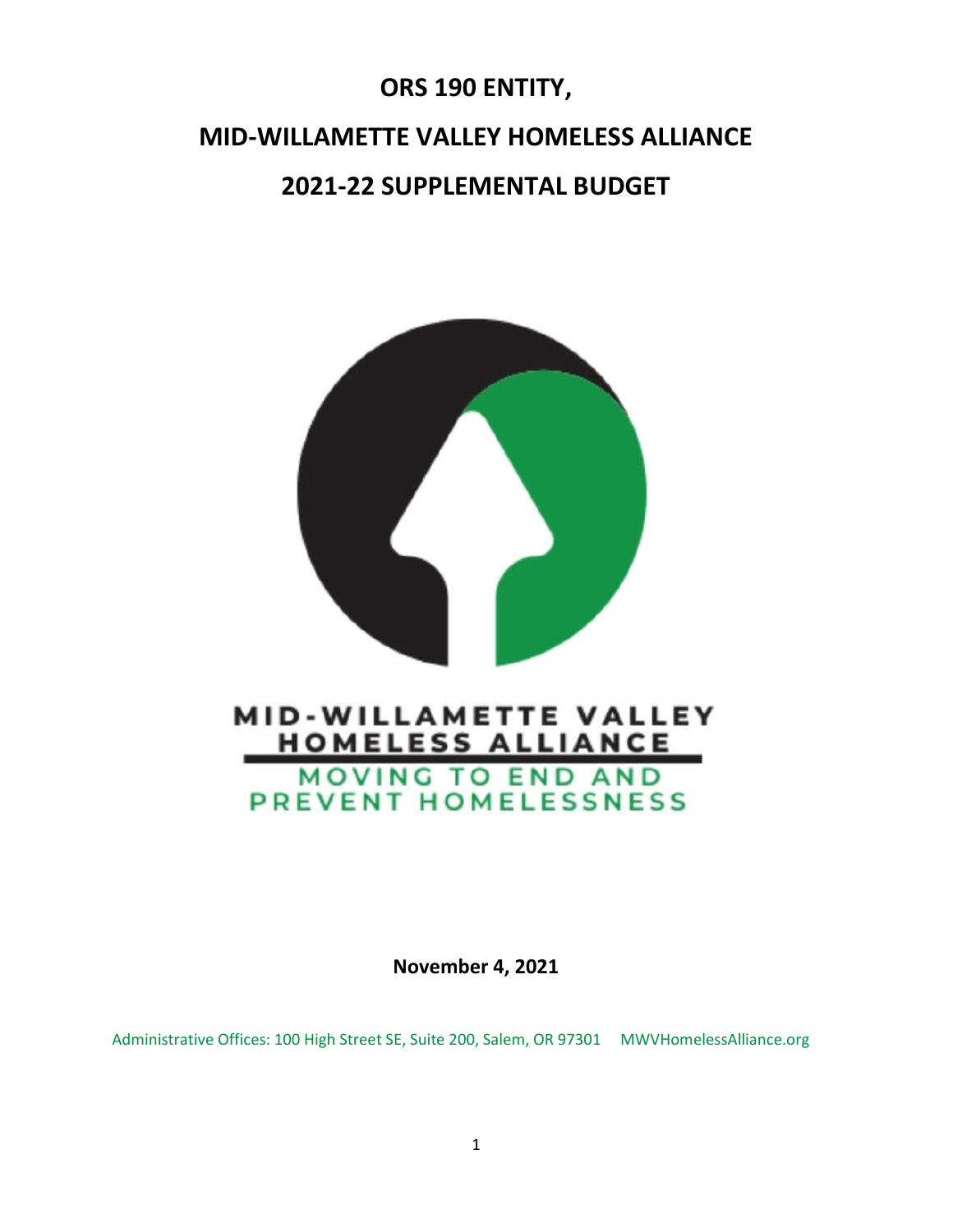## BEFORE THE BOARD OF DIRECTORS ORS 190 ENTITY, MID-WILLAMETTE VALLEY HOMELESS ALLIANCE In the matter of the Supplemental Budget for Fiscal Year 2021-22

## RESOLUTION 2021-03

This matter came before the Board of Directors, ORS 190 Entity, Mid-Willamette Valley Homeless Alliance at its regular meeting on November 4, 2021 to consider adopting a supplemental budget and make appropriations for fiscal year 2021-22.

WHEREAS, the ORS 190 Entity has received unforeseen grant revenues as described in the attached explanations; and

WHEREAS, the ORS 190 Entity Budget Officer has reviewed the proposed budget changes and recommends them to the board; and

WHEREAS, the ORS 190 Entity has published information about the supplemental budget and notice of public hearing as required by local budget law in the Statesman Journal and Polk County Itemizer-Observer on October 27, 2021; and

WHEREAS, the supplemental budget was available for public inspection beginning October 27, 2021, and the board held the duly noticed public hearing on November 4, 2021;

NOW, THEREFORE, it is hereby resolved that for the fiscal year 2021-22, the supplemental budget increase of \$259,251 is approved for the purposes shown in the attached schedule, for a total budget of \$624,825.

The above resolution statements were approved and declared adopted on this  $4<sup>th</sup>$  day of November, 2021.

ather ( Carp

 Cathy Clark, President ORS 190 Entity, Mid-Willamette Valley Homeless Alliance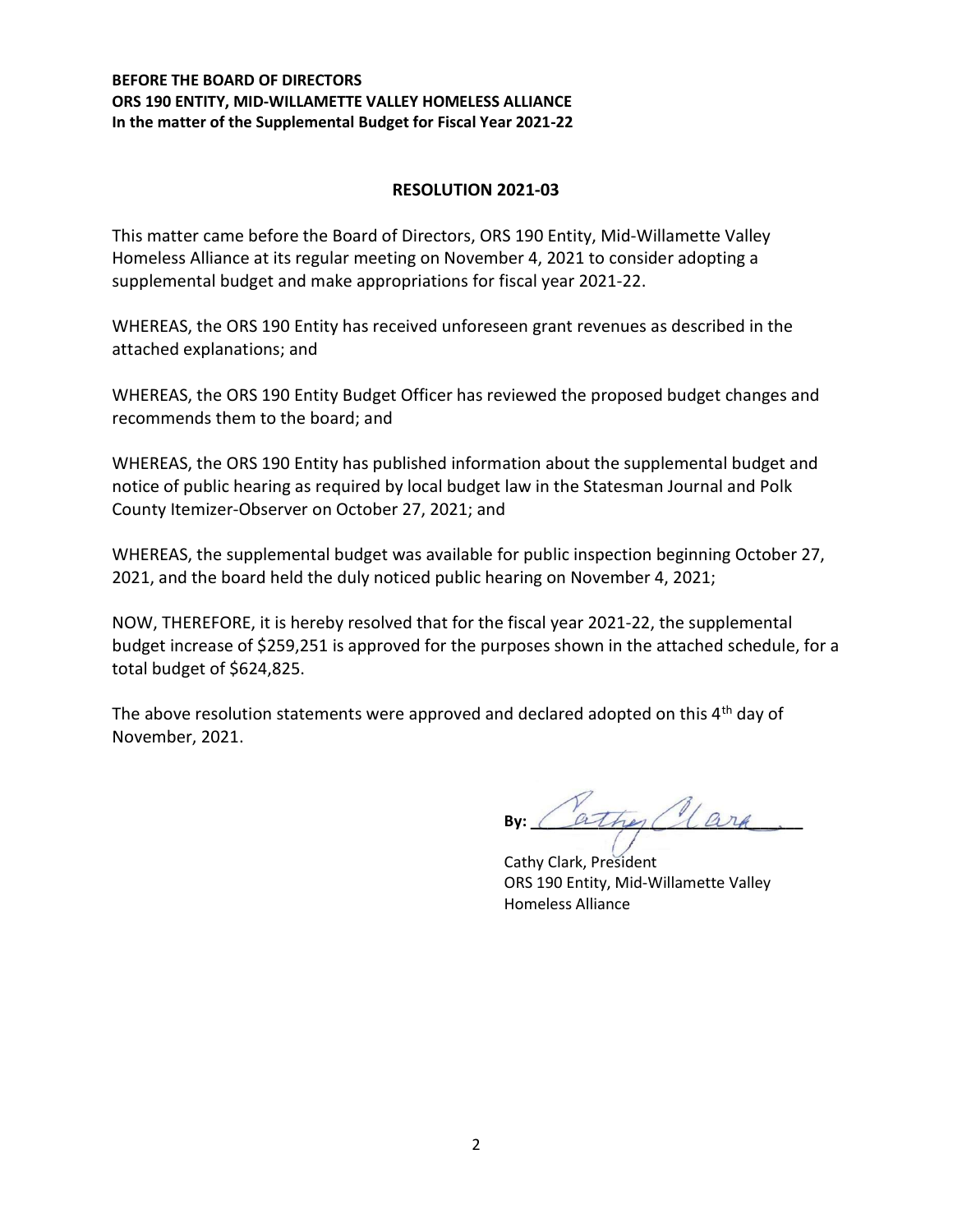# ORS 190 ENTITY, MID-WILLAMETTE VALLEY HOMELESS ALLIANCE

### SUPPLEMENTAL BUDGET FOR FISCAL YEAR 2021-22 November 4, 2021

According to Oregon Local Budget Law, governmental entities, under certain circumstances, may make a supplemental budget for the fiscal year for which the regular budget has been prepared. Generally, these circumstances involve unanticipated resources or occurrences that require additional appropriation authority.

The supplemental budget for the ORS 190 Entity, Mid-Willamette Valley Homeless Alliance, for the fiscal year 2021-22 increases the total budget by \$259,251 from \$365,574 to \$624,825. A notice of the date and time of a public hearing on the proposed supplemental budget has been published in two local newspapers in accordance with local budget law.

The board resolution authorizes the following amendments to the budget to be adopted on November 4, 2021, for the fiscal year beginning July 1, 2021 and ending June 30, 2022.

| <b>REVENUES</b>            | 2021-22 Adopted | Supplemental | <b>Difference</b> |
|----------------------------|-----------------|--------------|-------------------|
| <b>Board contributions</b> | \$116,100       | \$125,100    | $$+9,000^1$       |
| Private grants             | \$55,000        | \$55,000     | 50                |
| Federal grants             | \$28,010        | \$176,727    | $$+148,717^2$     |
| OHCS grants                | \$42,302        | \$84,585     | $$+42,283^3$      |
| <b>Additional grants</b>   | \$10,000        | \$70,000     | $$+60,000^4$      |
| <b>Beginning balance</b>   | \$114,162       | \$113,413    | $-749^{5}$        |
| <b>TOTAL</b>               | \$365,574       | \$624,825    | $$+259,251$       |

#### Revenue explanations:

1. PacificSource joined board (\$+5,000) and United Way increased contribution from \$1,000 to \$5,000 (\$+4,000).

2. Youth Homelessness Demonstration Program planning grant award added (\$+146,400); first annual planning grant awarded at \$30,307, plus \$10 in seed money. Grant was originally estimated at \$28,010 (\$+2,307).

3. ESG-CV administration increased from .5% of grant expenditures to 1% (\$+27,587); HMIS grant receipt delayed from FY 2020 to FY 2021 (\$+14,696).

4. The ORS 190 Entity is likely to receive additional grant applications (\$+60,000).

5. Beginning balance adjusted from estimated to actual (\$-749).